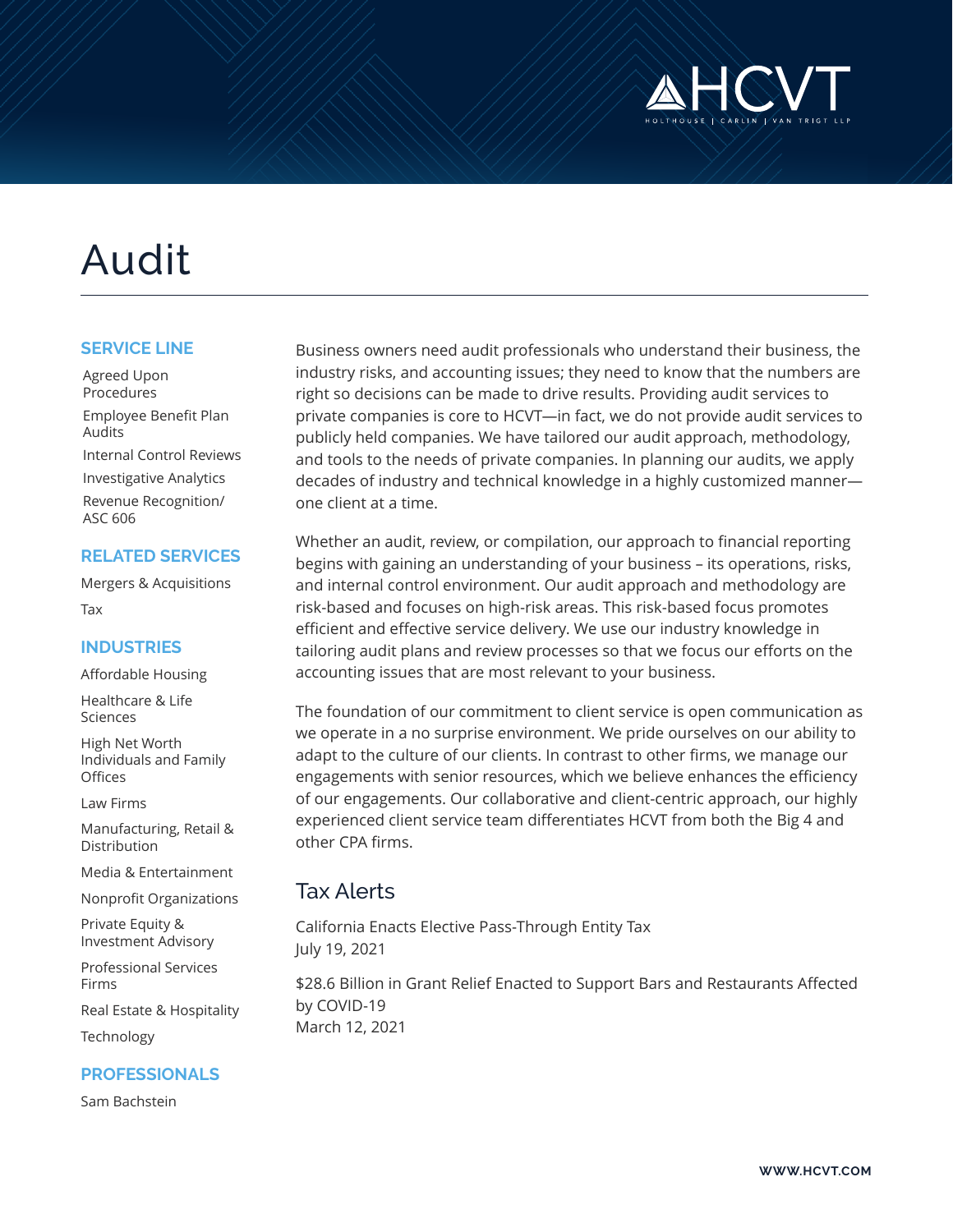

Jane Bailon David L. Bierhorst Michael Cole Russell Dunbar Rosario Bobadilla Farias Annie Gera Rebecca Gibb Kimberly Hastings Barbara Impellizzeri John H. Kishi Michael Korbekian Ekta Malhotra Stephanie Micek Kei Morita Aracely (Arcy) Olguin Andy Park Raman Sain Kyle Sakamoto Jessica Saugstad Neal Sheth Diane Takahashi Mike N. Thielman John E. Van Trigt Nicholas A. Vinolus Jonathan Wang Amee Wilde Joshua Wilson Yan Zhang Morris Zlotowitz

## Articles

What Nonpublic Companies Need to Know About Accounting for Stock-Based Compensation New rules make the accounting easier, but traps remain for awards that are not carefully structured April 7, 2022 Five Ways to Improve Audit Efficiency March 1, 2022 Preparing Your Business for Lease Accounting Changes October 22, 2021 Quality of Earnings Report—Key Considerations for Entrepreneurs and their Advisors New Leasing Standards Could Benefit Companies *Accounting Today*, March 4, 2016 SEC Issues Reg A+ to Help Private Companies Obtain Capital December 15, 2015 Five Steps to Plan Ahead for the New Lease Accounting Standard November 16, 2015 FASB Announced Effective Dates for New Leasing Standard *Accounting Today*, November 12, 2015 Goodwill, To Amortize or Not to Amortize October 22, 2015 Five Tips for Planning a Successful Physical Inventory October 13, 2015 HCVT in the News

Must-knows about Stocked-Based Comp *CPA Trendlines*, April 25, 2022

Your Auditor As Trusted Advisor-Interview with Sam Bachstein *805 Connect*, September 9, 2015

### Resources